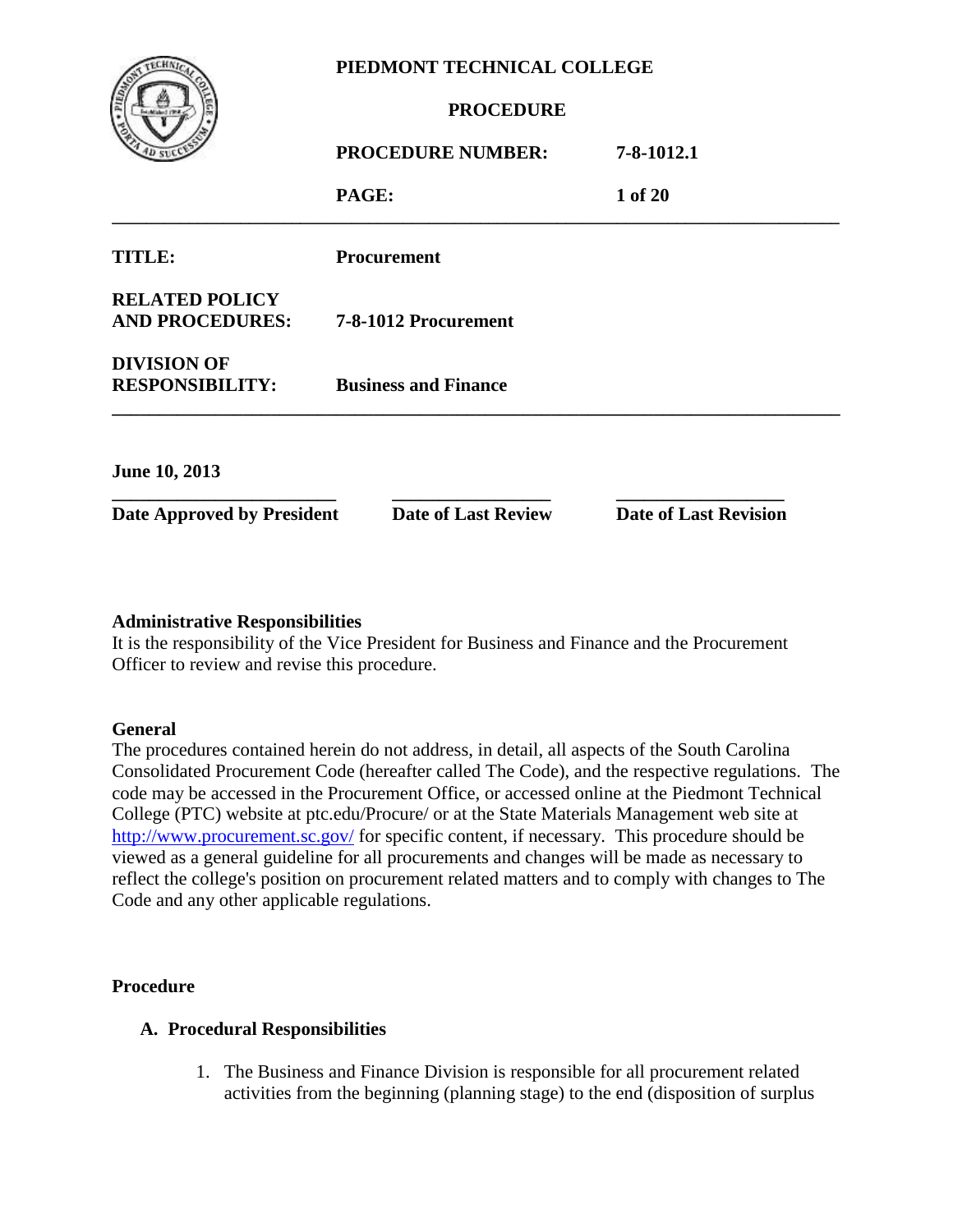

#### **PROCEDURE**

#### **PROCEDURE NUMBER: 7-8-1012.1**

|  | 2 of 20<br>$\sim$ |
|--|-------------------|
|  |                   |

property) and all documentation thereof. These activities include, but are not limited to:

- a. Receipt of internal requisitions (whether computer generated, online, or hand written).
- b. Verification of fund availability and other budget/accounting information.
- c. Approvals of authorized parties prior to processing of orders.
- d. Processing of procurement documentation and file maintenance.
- e. Application and adherence to The Code and Regulations of all procurements.
- f. Verification and evaluation of procurement documentation.
- g. Preparation of formal purchase orders, mailing, faxing or emailing and distribution.
- h. Preparation and submittal of all quarterly procurement reports. Procurement Office acts as liaison between State Materials Management Office and individual requisitioners.
- 2. The Procurement Office has full responsibility for obligating College funds for any goods, supplies, equipment, services and contractual agreements required by the College. The procurement office, through the issuance of procurement cards to individual offices, can delegate a limited amount of responsibility for obligating College funds. Procurement card purchases can be limited in amount and types of purchases by limitations placed on card usage with the card's issuing financial institution. No other office is to attempt to obligate College funds without going through the proper procurement procedures as outlined in this procedure.
- 3. The Accounts Payable Office handles the processing of payments made to vendors for all procurements, except those that are handled by the College Foundation, or use of procurement cards. All discrepancies must be researched and then verified by the procurement office in conjunction with the Accounts Payable Office. Requisitioners are notified if the discrepancy results in a change order being processed prior to payment being made.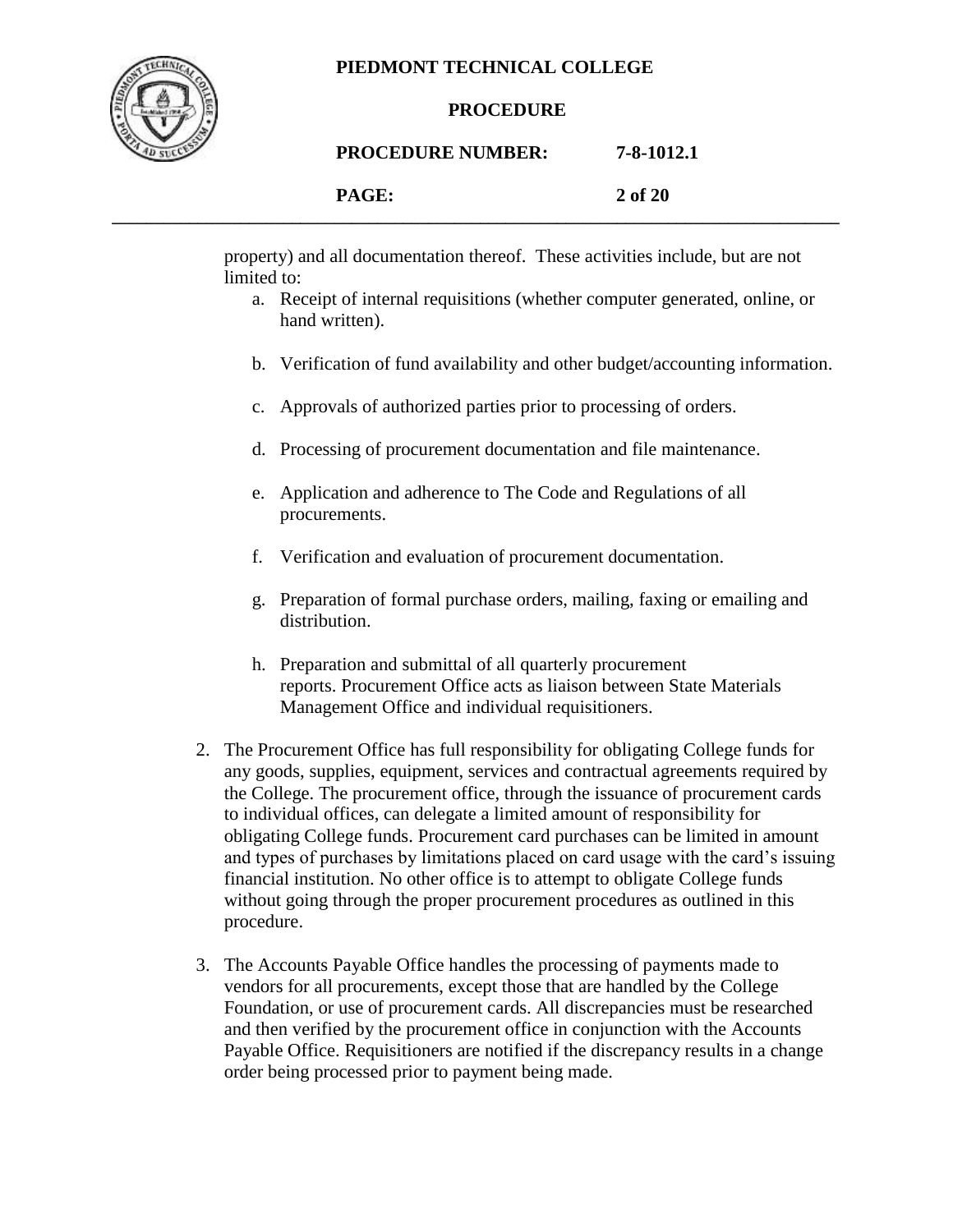

#### **PROCEDURE**

# **PROCEDURE NUMBER: 7-8-1012.1**

**PAGE: 3 of 20 \_\_\_\_\_\_\_\_\_\_\_\_\_\_\_\_\_\_\_\_\_\_\_\_\_\_\_\_\_\_\_\_\_\_\_\_\_\_\_\_\_\_\_\_\_\_\_\_\_\_\_\_\_\_\_\_\_\_\_\_\_\_\_\_\_\_\_\_\_\_\_\_\_\_\_\_\_\_\_\_\_\_\_\_\_**

- 4. All departments are responsible for the initiation of their individual requests for any goods, supplies, equipment, services or contractual agreements. Requests are to be first routed to the Division Dean, Department Head/Academic Program Director, or other administrative person responsible for the approval process of requests. If the request can be purchased with a procurement card, then the department will purchase the item(s) from a state approved vendor. If the item(s) cannot be acquired with the procurement card, the requisition is submitted to procurement either electronically (on-line requisition), or manually (copied from the website and completed) for purchase order processing.
- 5. All departments within the College are to submit all contractual agreements to the Procurement Office for approval prior to obtaining the services. These include all service contracts, maintenance contracts, repairs, consultant services and Continuing Education instructional courses requirements.Only the President of the College, the designated Vice President, or the Procurement Officer may approve or authorize (by signature) contractual agreements of any kind. No other office or person has the authority to sign any contracts.

# **B. Limitations**

- 1. In accordance with the provisions resulting from the revisions to the South Carolina Consolidated Procurement Code and its ensuing regulations as of August 19, 2008, Piedmont Technical College is authorized to make procurements up to \$50,000 in the areas of goods and services, consultant services and information technology. Purchases made under Statewide Term Contracts awarded by the Materials Management Office, approved Sole Source and Emergency Procurements, and those items listed in The Code under Exemptions are not limited to the \$50,000 amount.
- 2. All procurements of \$10,001–\$50,000 must be advertised at least once in the South Carolina Business Opportunities publication. The Procurement Office will handle all procurements meeting these criteria. Any procurement under \$50,000.00 is non-protestable.
- 3. All procurements of \$50,000.01 or more which does not fall into the area of being an exemption or South Carolina State Contract item must be submitted electronically on a state requisition form to the State Materials Management Office for processing. These procurements will be processed by the Materials Management Office. This procedure can take anywhere from thirty days to one hundred and twenty days for processing. Sufficient time must be allowed for this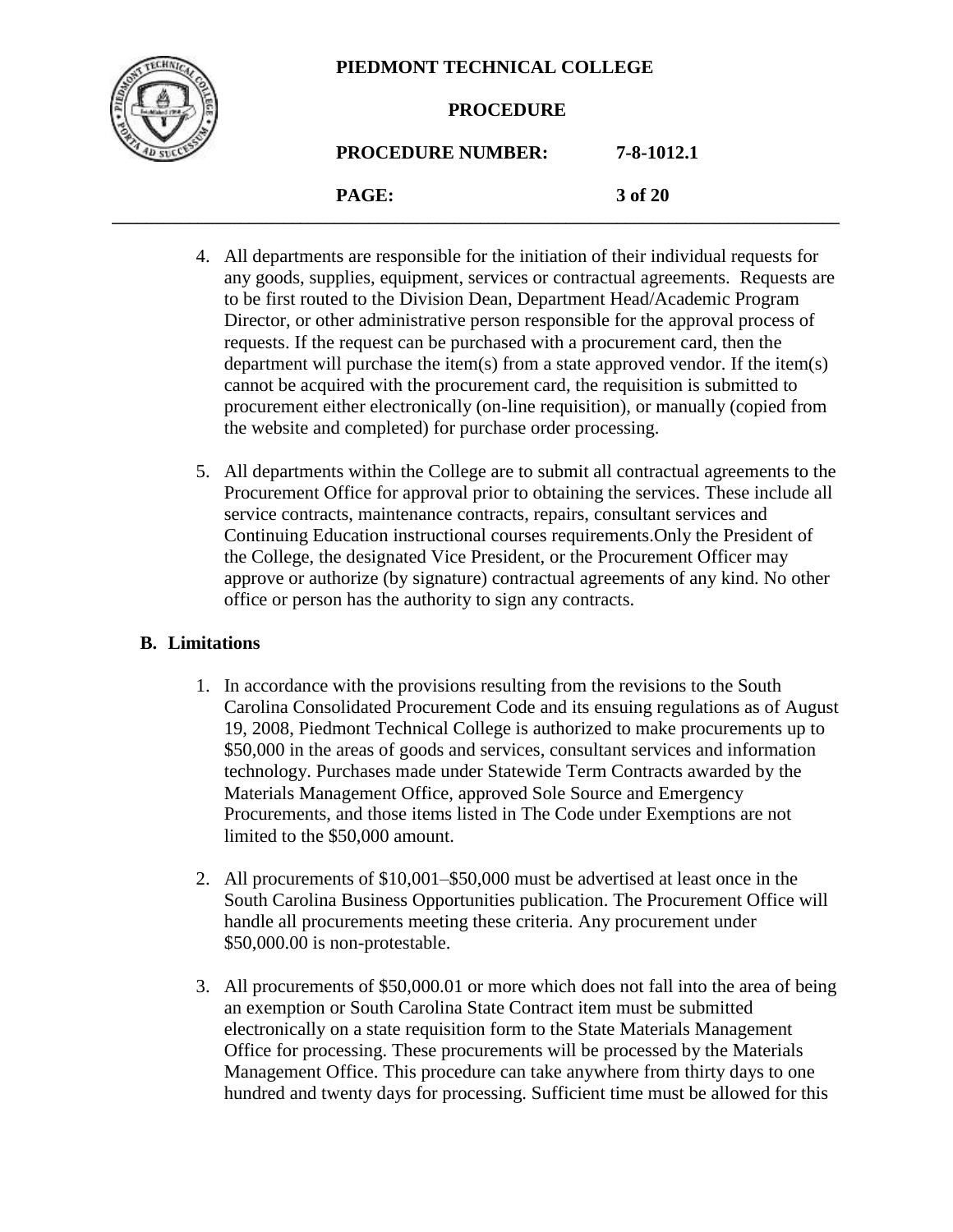

lead-time. The awards for these purchases will be made directly by the Materials Management Office (MMO) or Chief Information Office (CIO) Award notices are sent to vendor by MMO or CIO, and purchase orders are processed by Piedmont Technical College.

# **C. Exemptions**

The following listing represents certain items or activities which are exempted from The Code as pertaining to Piedmont Technical College. There are some notes at the end of this listing that may explain the rationale for an item to be exempt. If an exempt item is being purchased, that must be annotated by specific exemption number on the purchase requisition by the procurement officer. A complete listing of all exemptions is available in the procurement office for review. However, this listing generally applies to certain activities routinely required by Piedmont Technical College:

- 1. The construction, maintenance and repair of bridges, highways and roads; vehicle and road equipment and repair; and any other emergency type parts or equipment utilized by the Department of Highways and Public Transportation.
- 2. The purchase of raw materials by the South Carolina Department of Corrections, Division of Prison Industries.
- 3. Expenditure of funds at State institutions of higher learning derived wholly from athletic or other student contests, from the activities of student organizations and from the operation of canteens and bookstores, except as such funds are used for the procurement of construction, architect-engineer, construction-management and surveying services.
- 4. Articles for commercial sale by all governmental bodies.
- 5. Published books, periodicals and technical pamphlets.
- 6. Postage.
- 7. Invoices for gas and electricity, water and sewer services provided by public utilities subject to rate regulation by the Public Service Commission.
- 8. U. S. Post Office box rentals.
- 9. Copyrighted educational films, filmstrips, slides, and transparencies.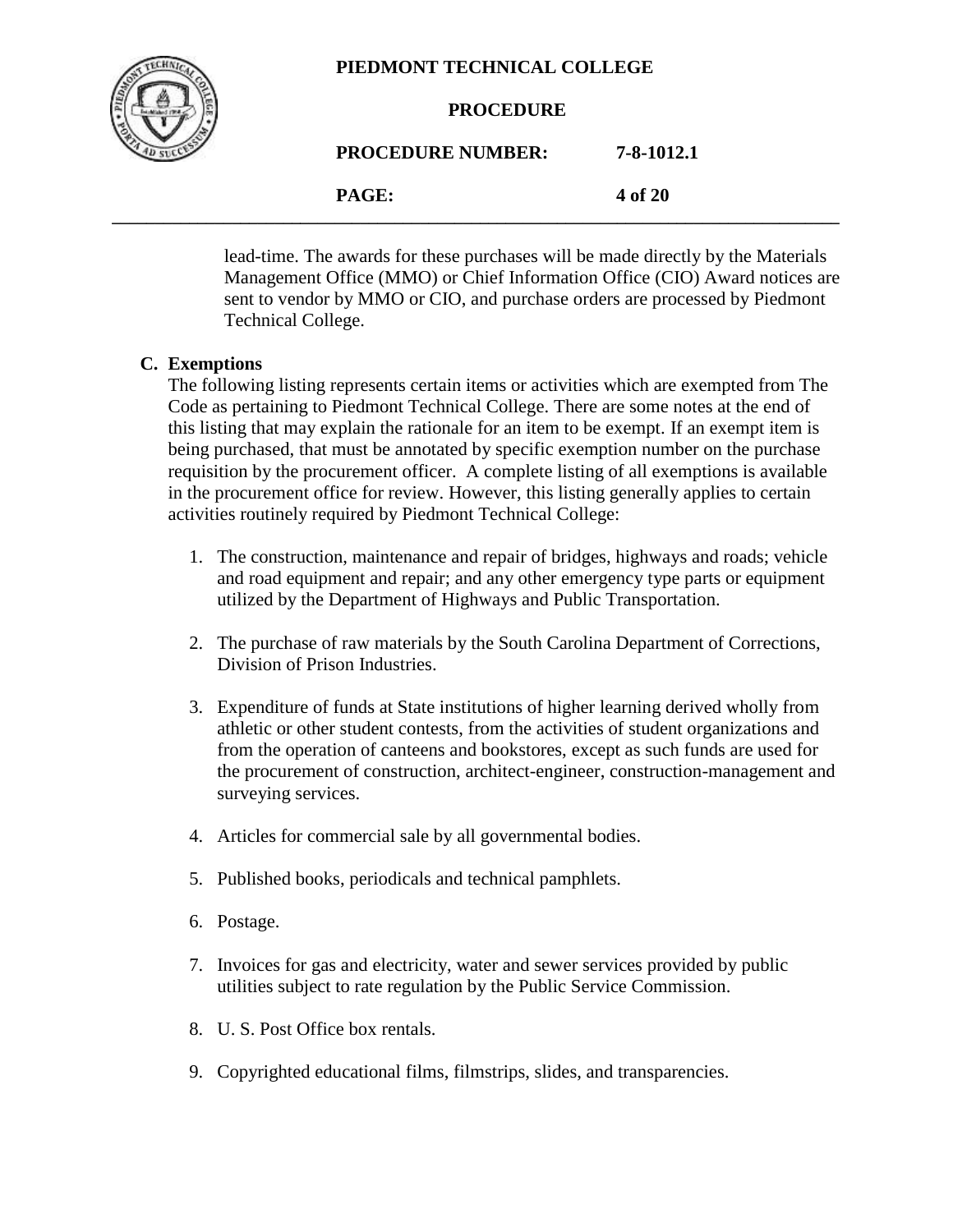

# **PROCEDURE**

### **PROCEDURE NUMBER: 7-8-1012.1**

| PAGE: | 5 of 20 |
|-------|---------|
|-------|---------|

- 
- **\_\_\_\_\_\_\_\_\_\_\_\_\_\_\_\_\_\_\_\_\_\_\_\_\_\_\_\_\_\_\_\_\_\_\_\_\_\_\_\_\_\_\_\_\_\_\_\_\_\_\_\_\_\_\_\_\_\_\_\_\_\_\_\_\_\_\_\_\_\_\_\_\_\_\_\_\_\_\_\_\_\_\_\_\_** 10. Oil company credit card purchases for gas, oil, and jet fuel charges only.
	- 11. Professional dues, registrations, and membership fees.
	- 12. Attorneys, subject to approval by the Attorney General's Office.
	- 13. Certified public accountants and public accountants engaged to perform financial and/or compliance audits, subject to approval by the State Auditor's Office, with actuarial audits and other accounting services to be procured under the terms of the Consolidated Procurement Code.
	- 14. Hospital and medical clinic services.
	- 15. Medical doctors and Psychiatrists.
	- 16. Optometrists.
	- 17. Dentists.
	- 18. Registered nurses and Licensed Practical Nurses.
	- 19. Clergy.
	- 20. Furniture refurbishing services of the Department of Corrections
	- 21. Services and/or supplies provided by the Division of General Services to public procurement units. (State surplus).
	- 22. Printed examination forms used in the administration of state licensing examinations.
	- 23. Fuel oil and diesel oil (the \$2,500 limit is waived; however, competition should be obtained whenever possible.)
	- 24. Instructional training seminars offered by governmental bodies to state employees on a registration fee basis and those contractual consultant services necessary to provide the professional instruction for the seminars.
	- 25. The Board authorized an exception to the Procurement Code process under which the Division of Information Resource Management is to determine the most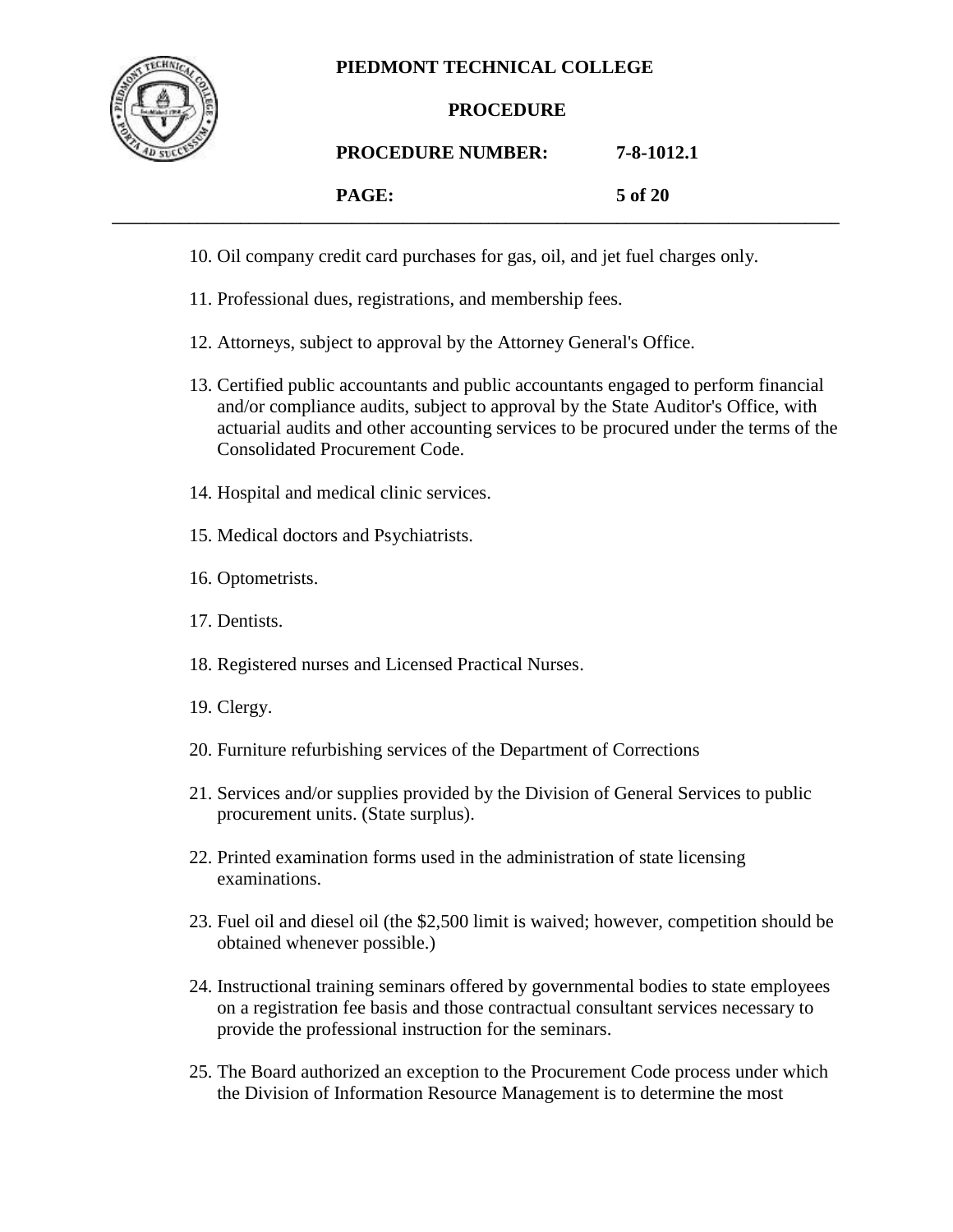

#### **PROCEDURE**

# **PROCEDURE NUMBER: 7-8-1012.1**

**PAGE: 6 of 20 \_\_\_\_\_\_\_\_\_\_\_\_\_\_\_\_\_\_\_\_\_\_\_\_\_\_\_\_\_\_\_\_\_\_\_\_\_\_\_\_\_\_\_\_\_\_\_\_\_\_\_\_\_\_\_\_\_\_\_\_\_\_\_\_\_\_\_\_\_\_\_\_\_\_\_\_\_\_\_\_\_\_\_\_\_**

> advantageous service provider of long distance telecommunications service with the approved filings of the Public Service Commission and the FCC to represent the established lowest responding rates available to the State.

- 26. The Board delegated to the Division of General Services the authority to exempt contracts between State government agencies for supplies and services provided a cost justification is submitted to the Division in advance.
- 27. The purchase or continued lease of embedded telephone systems when approved by Information Resource Management as being advantageous to the State.
- 28. All governmental bodies from the real property leasing procedure requirements of Part II, Section 5 of the 1985/86 Appropriations Act in the leasing of the following types of real property:
	- a. State-owned student housing/dorm space.
	- b. Parking spaces in State-owned garages or lots.
	- c. State-owned lecture halls, theaters, coliseums, athletic areas, recreation areas and other areas for periods of less than seven days.
	- d. Non-State-owned real property:
		- 1) for less than 3 months in a single fiscal year
		- 2) for a total cost of less than \$10,000 in a single fiscal year.
	- e. State-owned box or other seats.
- 29. Advertisements in professional journals or publications.
- 30. Advertising time or space in newspapers, radio or television.
- 31. Expenses of evaluation committees required for institutions of higher learning in order to maintain accreditation (i.e., SACS).
- 32. License agreements for computer software after such software has been competitively bid as required by the Procurement Code.
- 33. The acquisition of all local and long-distance telecommunications service for or on behalf of the State of South Carolina from the requirement that they be purchased through the respective chief procurement officer's area of responsibility, and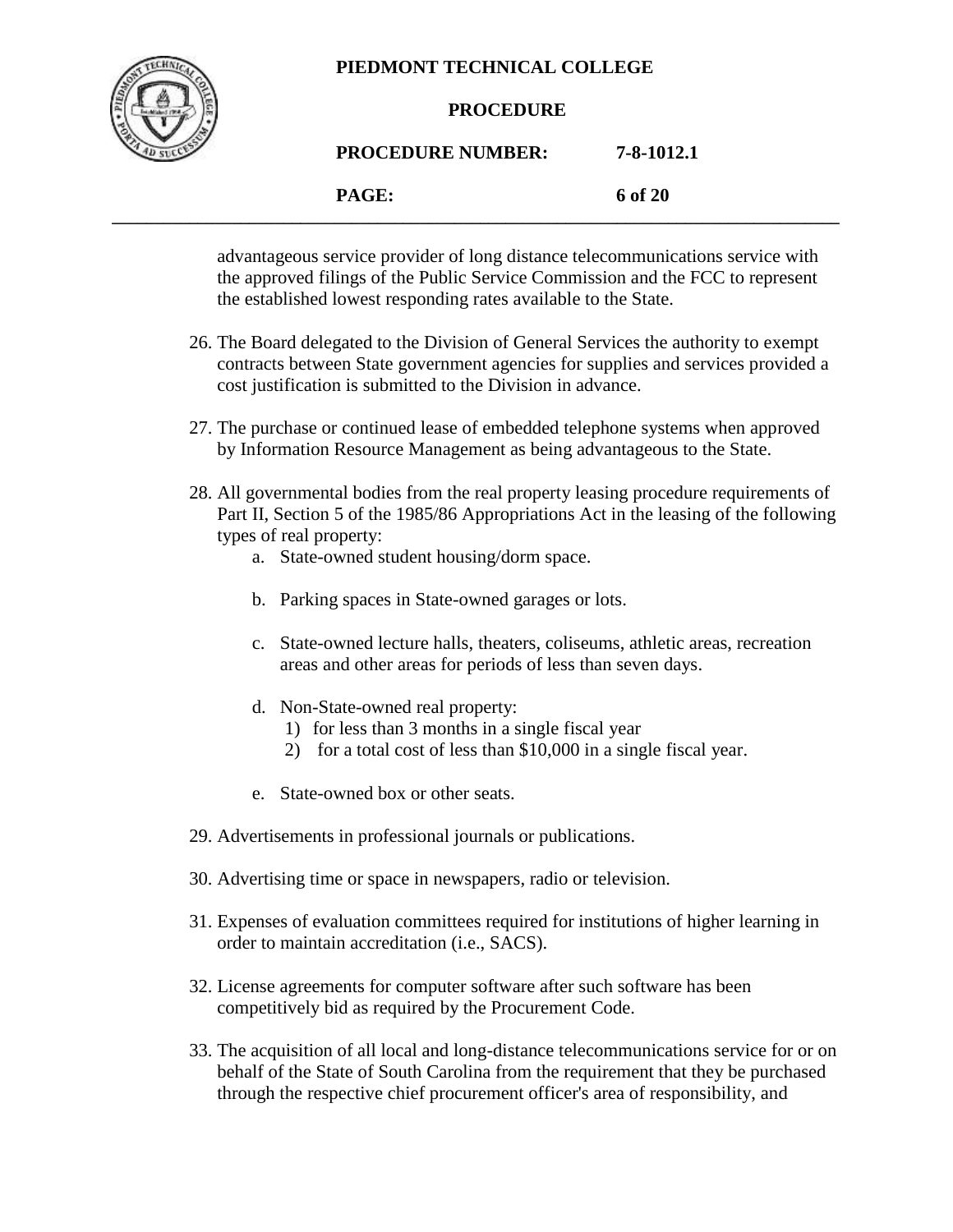

#### **PROCEDURE**

**PROCEDURE NUMBER: 7-8-1012.1**

**PAGE: 7 of 20 \_\_\_\_\_\_\_\_\_\_\_\_\_\_\_\_\_\_\_\_\_\_\_\_\_\_\_\_\_\_\_\_\_\_\_\_\_\_\_\_\_\_\_\_\_\_\_\_\_\_\_\_\_\_\_\_\_\_\_\_\_\_\_\_\_\_\_\_\_\_\_\_\_\_\_\_\_\_\_\_\_\_\_\_\_**

> authorized the Division of Information Resource Management to secure such telecommunications services upon such terms and conditions as are regarded by it to be appropriate.

- 34. Tuition paid to all institutions of higher learning from certain requirements of the procurement code.
- 35. In accord with Code Section 11-35-710, approved an exemption from procurement procedures for the acquisition process for conference facilities, on the condition that staff implements guidelines for the process designed to result in a greater geographic spread of conference sites in state.
- 36. Approved an increase in the exemption level for commercial leases effective immediately, commercial leases, that is, leased non-state owned property, which commit less than \$10,000 in a single fiscal year are not subject to the lease procurement process. However, agencies must report these exempt leases to the Division of General Services Property Management by copy of the executed lease document. This grants to agencies more responsibility for the negotiation of lower cost leases and hopefully, makes the process more expeditious.
- 37. In accord with Code Section 11-35-710, delegated to the Office of General Services the authority to exempt contracts between state government agencies under Section 11-35-710 and 11-35-4840 for supplies or services provided a cost justification is submitted to the Office in advance. The following types of contracts between state government agencies shall be exempt from the Consolidated Procurement Code and submission to General Services is not required:
	- a. Agreements between state government agencies which are mandated by federal or state laws.
	- b. Service agreements between state government agencies for services authorized by that agency's enabling legislation as its purpose, duty, or mission.
- 38. In accord with 11-35-710, exempted procurements made by a requesting agency for the purpose of grant-specified and approved major equipment, subcontracts, and consultants the agency determines to be essential to the successful completion of the grant-funded project if those procurements are made in accordance with procedures approved by the Office of General Services on an agency by agency basis.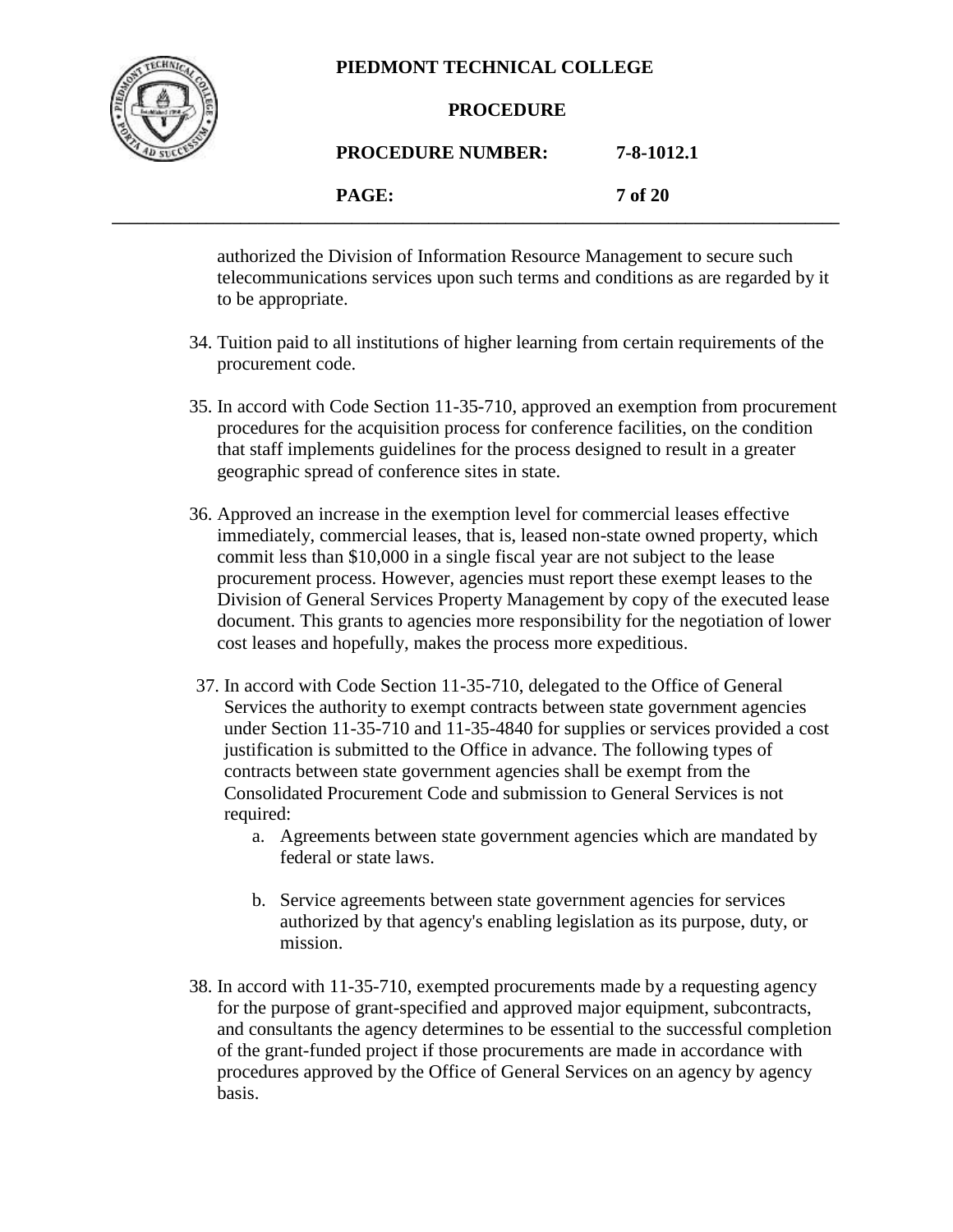

#### **PROCEDURE**

**PROCEDURE NUMBER: 7-8-1012.1**

**PAGE: 8 of 20 \_\_\_\_\_\_\_\_\_\_\_\_\_\_\_\_\_\_\_\_\_\_\_\_\_\_\_\_\_\_\_\_\_\_\_\_\_\_\_\_\_\_\_\_\_\_\_\_\_\_\_\_\_\_\_\_\_\_\_\_\_\_\_\_\_\_\_\_\_\_\_\_\_\_\_\_\_\_\_\_\_\_\_\_\_**

> 39. Amended an existing exemption to the requirements of the Procurement Code to read as follows: The procurement of copyrighted educational films, filmstrips, slides and transparencies, CD ROM documents, data bases, computer assisted instructional materials, interactive video programs and other related materials made available by information technology that can be only obtained from the company providing the information or service.

#### **Note:**

- a. For the exemption to apply to these categories, the individual or firm must be licensed to perform the specific professional service, must provide that specific service to the requesting governmental body, and the contractual relationship created by the individual or firm and the governmental body cannot be an employer/employee relationship which would be governed by State Personnel Rules and Regulations.
- b. The Board clarified that exemptions granted to date are exemptions from the competitive bid procedure only and that all other aspects of the Code, specifically the disposition of property procedure and the reporting procedures, must be complied with.
- c. Clarified the exemption for invoices for gas and electricity, water and sewer services provided by public utilities subject to rate regulation by the Public Service Commission to exclude late payment charges under Section 11-35-45 effective July 1, 1986, thereby allowing public utilities to assess late payment charges under their respective tariffs as approved by the South Carolina Public Service Commission.

#### **D. Procedures For Determining How To Order What You Need**

1. All requests for materials under \$1000.00 are to be purchased utilizing the procurement card.

**Note**: Procurement cards are not to be used for any travel, services or equipment unless the Procurement Office has designated the card for these purposes. Itemized receipts must be retained and submitted with all purchases utilizing the procurement card. These items must match specific charges appearing on the credit card statement. Accounting information must be noted on the credit card reconciliation sheet that is submitted monthly.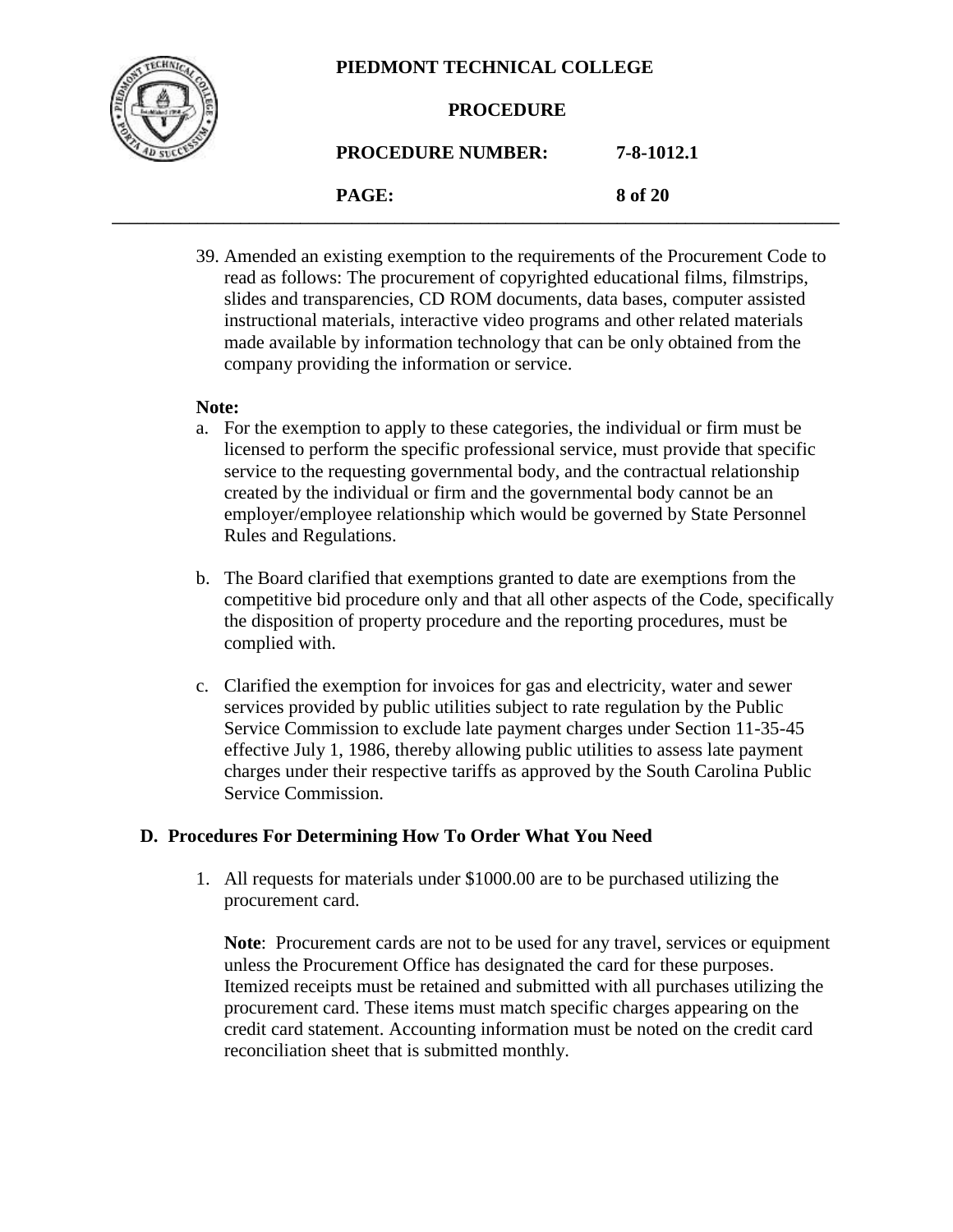

#### **PROCEDURE**

#### **PROCEDURE NUMBER: 7-8-1012.1**

| <b>DACE</b><br>TITOLI. | 9 of 20 |
|------------------------|---------|
|                        |         |

- 2. Types of orders that are to be submitted to the Procurement Office on a requisition:
	- a. All requests for materials.
	- b. Non-educational and educational supplies not supplied routinely by the Bookstore.
	- c. All requests for services and repairs.
	- d. All requests for maintenance contracts.
	- e. All requests for leases or rentals (with documentation attached).
	- f. All Information Technology Requests (equipment, accessories, and software requirements).
	- g. All capital equipment requests (Individual items costing at least \$5,000.01 or more). These equipment items must be approved by the College President or the Vice President for Business and Finance.
	- h. All non-capital equipment requests (items \$1,000.00 \$5000.00 that can be classified as local equipment for inventory purposes).These items must be approved by the College President or the VP of Business and Finance. Any pilferable item such as computers, ipads, or tablets, which cost greater than \$500.00 will be tagged as equipment and inventoried by the College.
	- i. All printing requirements unless they can be handled in-house.
	- j. All requests for consultant contracts.
	- k. All advertisements radio, TV, newspaper, etc.
	- l. All grant funded purchases.
	- m. All blanket purchase orders for specific departmental use.
	- n. All construction related purchases (equipment, materials, etc.).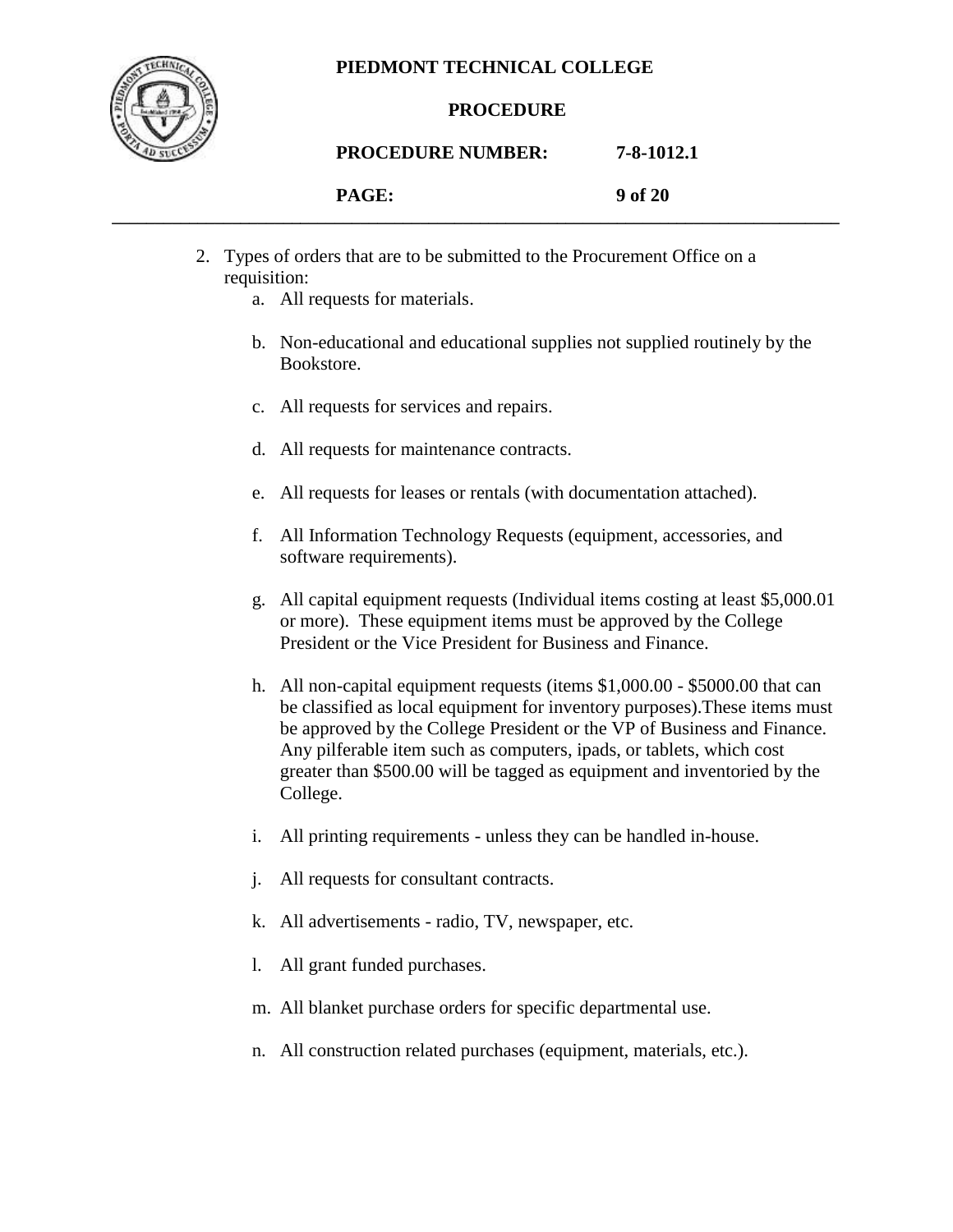

### **PROCEDURE**

**PROCEDURE NUMBER: 7-8-1012.1**

|  |  | PACF<br>I AUL. | 10 of 20 |
|--|--|----------------|----------|
|--|--|----------------|----------|

- 3. Requests that may be submitted on Check Requests to the Finance Office:
	- a. Interlibrary Loans from other college's libraries.
	- b. Magazine Subscriptions.
	- c. Hotel Reservations for a single night's deposit. (If accepted by Hotel).
	- d. Conference and Seminar Registration Fees.
	- e. Memberships, Dues and Annual Fees.
	- f. Personal Reimbursements as approved by immediate supervisor.
	- g. Food services from Canteen provider. (PO Only).
	- h. Refreshment supplies for departmental meetings, as approved with list of attendees attached.
	- i. Student Activities –as authorized.
	- j. Requests for items costing less than \$250 that require direct payment with the order

**Note:** In order to use the Check Request method of paying for items, the request must contain documentation that will be submitted with the check. No checks are to be processed by the College without complete documentation: i.e. a receipt, pick-up ticket, invoice, or order form that requests direct payment. The Finance Office must have documentation attached to the check request showing the total price of the item being purchased.

- 4. Requests that may be submitted to the Business Office for Petty Cash reimbursement:
	- a. Petty cash reimbursement limit is \$50.00 including taxes.
	- b. All receipts must have Budget Manager's signature and index and account number.
	- c. Supplies available at the College bookstore should not be purchased from outside vendors, unless purchased with procurement cards from state contract vendors.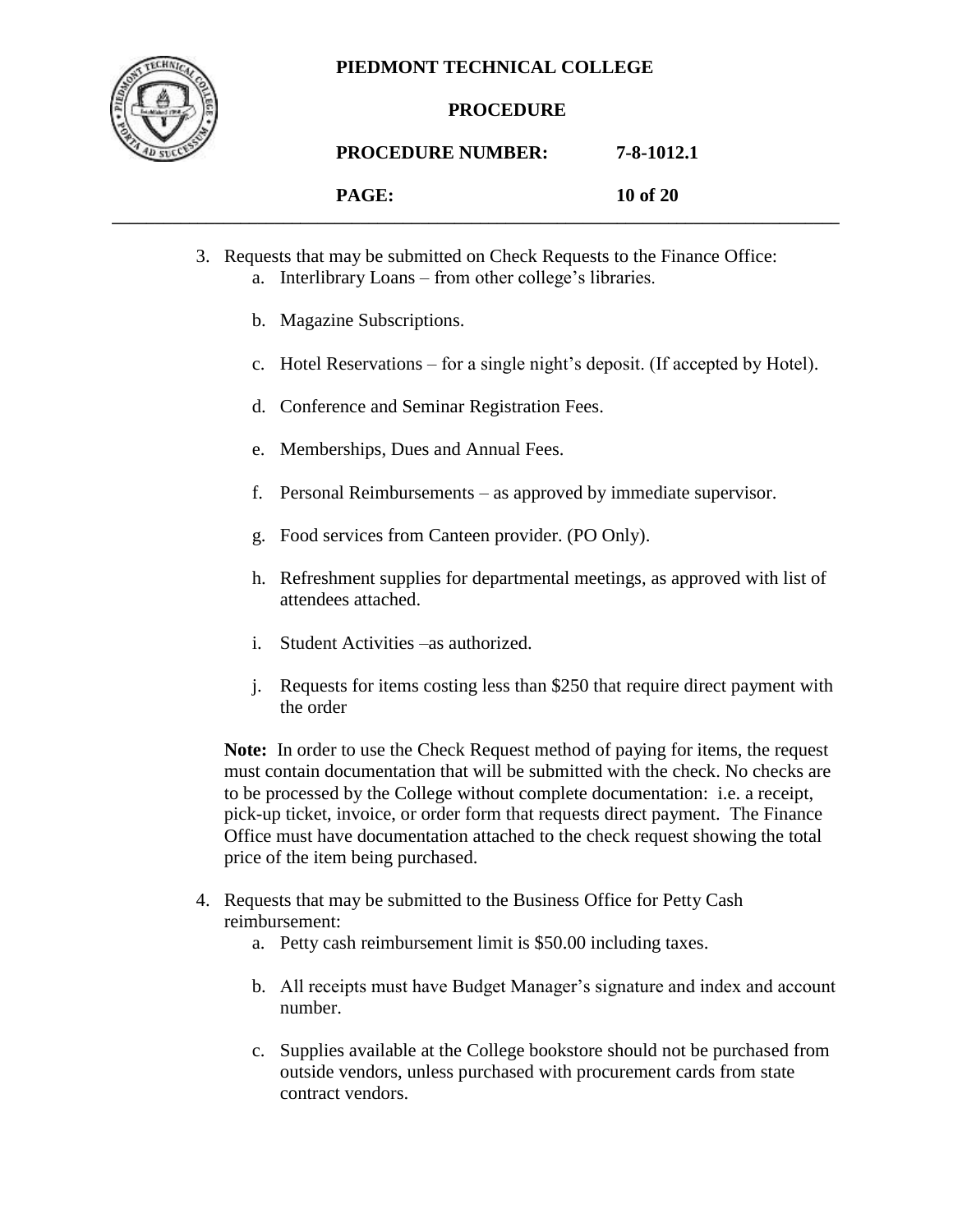

#### **PROCEDURE**

# **PROCEDURE NUMBER: 7-8-1012.1**

|  | $\mathbf{P}\Lambda \mathbf{C}\mathbf{F}$<br>11 of 20 |
|--|------------------------------------------------------|
|--|------------------------------------------------------|

- d. Receipts submitted for refreshments for a meeting must have a list of all persons who attended the meeting.
- e. At the time of reimbursement, the employee must complete and sign a petty cash voucher provided by the Business Office.
- 5. Items Provided by Bookstore:.
	- a. All textbooks.
	- b. All regular office supplies unless purchased from the state contract vendor utilizing the procurement card.
	- c. All printer supplies unless purchased from the state contract vendor utilizing the procurement card.
	- d. All communications supplies: paper, envelopes, note pads, "while you were out" pads, pens, etc.
	- e. Office machines supplies: unless purchased from the state contract vendor utilizing the procurement card.
	- f. All desktop requirements: desk trays, calendars, file folders, post-it notes, staplers, etc. unless purchased from the state contract vendor utilizing the procurement card.
	- g. Many instructional manuals, training guides, booklets, notebooks, as well as instructional tools for drafting, EGT, nursing kits, etc.
	- h. Various other sundry items for administrative and personal use.
- 6. Items Provided Through The Print Shop:
	- a. All paper products for standard printing requirements.
	- b. All letterhead stationery and envelopes for mailing requirements
	- c. Preprinted and blank folders for seminar use.
	- d. Binding requirements for documents.
	- e. Printing capabilities for two-color jobs up to 11" x 17".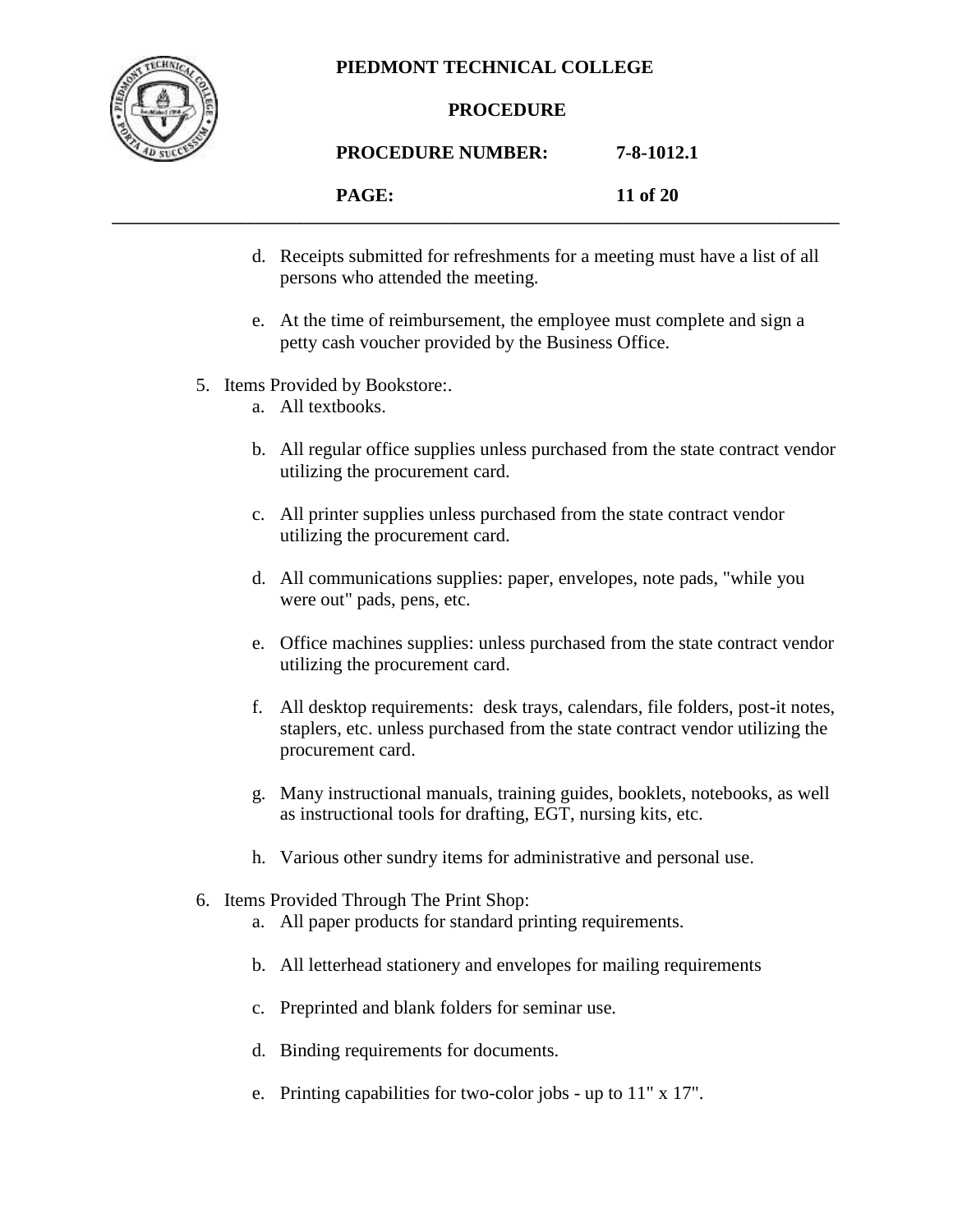

#### **PROCEDURE**

| <b>PROCEDURE NUMBER:</b> | 7-8-1012.1 |
|--------------------------|------------|
| PAGE:                    | 12 of 20   |

**\_\_\_\_\_\_\_\_\_\_\_\_\_\_\_\_\_\_\_\_\_\_\_\_\_\_\_\_\_\_\_\_\_\_\_\_\_\_\_\_\_\_\_\_\_\_\_\_\_\_\_\_\_\_\_\_\_\_\_\_\_\_\_\_\_\_\_\_\_\_\_\_\_\_\_\_\_\_\_\_\_\_\_\_\_**

f. Folding machine, stapling machine, hole-drilling machine, etc. for handling all document processing requirements.

**Note:** The use of in-house printing facilities is suggested in most cases, if the requirements can be met. Administrative specialists have access to most of the forms online to submit any requirement: Check Requests, Internal Requisitions, etc. Print Shop forms are stocked in the Print Shop.

# **E. Procedures for Ordering through the Internal Requisition Process**

- 1. Requests for purchasing any supplies and materials must be submitted to the Procurement Office on an Internal Requisition form, unless they can be acquired from state contract vendors with the procurement card. These Internal Requisition form(s) may be hand written or computer generated. Requisitions must be submitted to the Division Dean or Department Head/Academic Program Director for approval prior to forwarding to the Procurement Office. The Requisitioner is responsible for initiating the requisition and obtaining the appropriate approvals.
- 2. The requisition must be completed in full prior to submitting to the Procurement Office. Requisitions received without sufficient information will be routed back to the Requisitioner for completion
- 3. Requests for items from the same source must be combined on one requisition in order to reduce the amount of duplicate keying of information and to increase the use of competitive bidding for procurements. If more than one department has placed an order with the same vendor, those requests may be combined and the allocation of expenses will be separated on the purchase order.
- 4. The Requisitioner is responsible for providing the correct budget index and account numbers. These numbers **must** appear on the requisition. Fund availability must be determined prior to submitting the requisition.
- 5. The Requisitioner is responsible for obtaining firm prices for each line item and any other costs involved in the ordering process, (i.e., freight, shipping, insurance), whatever is necessary for the completion of the order. The prices obtained will be verified by the Procurement Office and will be deemed "Fair and Reasonable" unless there is some problem that is easily detected. The use of catalog prices is discouraged because very often these prices are not current and do not include shipping. Online quotes are acceptable and must be attached to the requisition.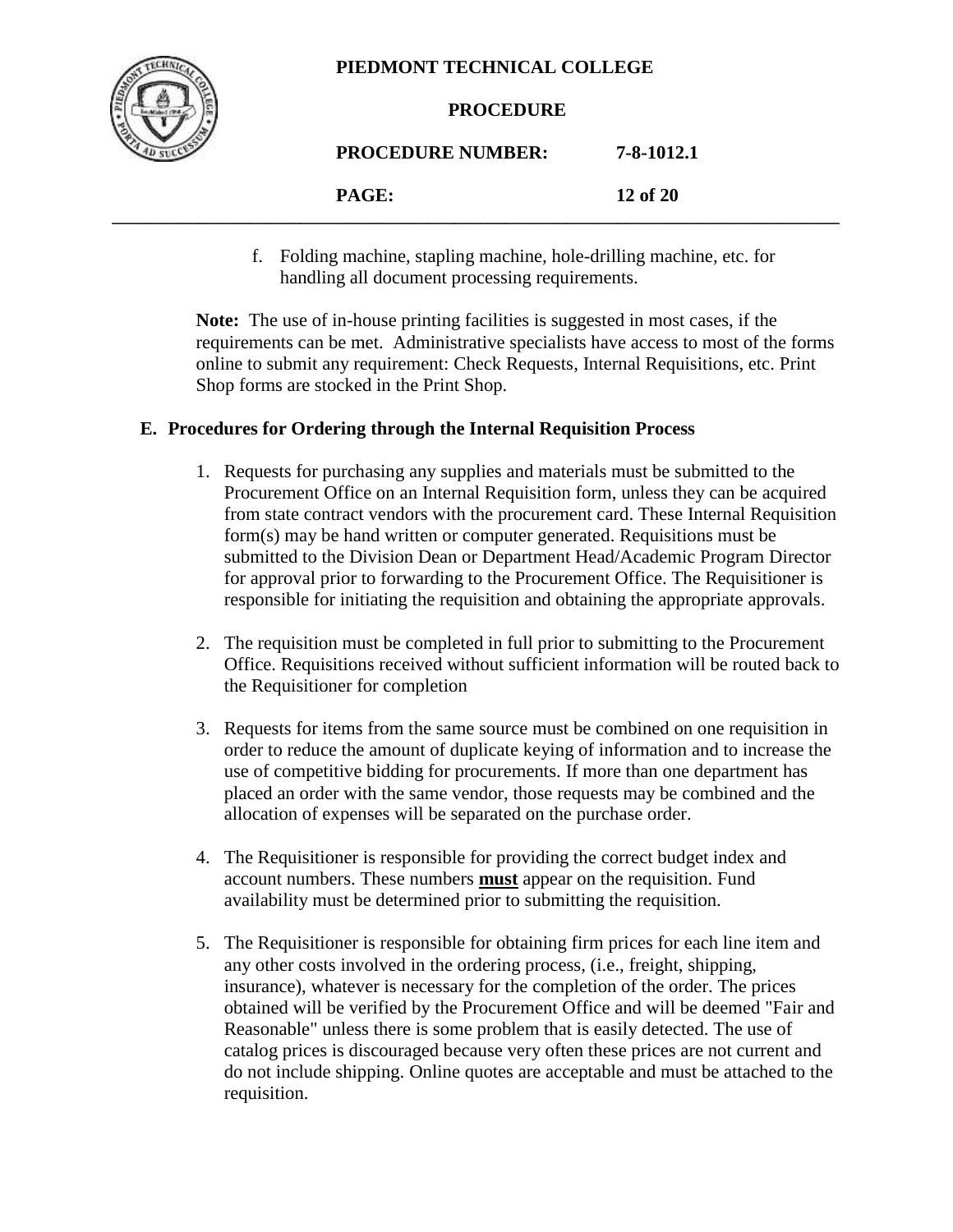

#### **PROCEDURE**

# **PROCEDURE NUMBER: 7-8-1012.1**

**PAGE: 13 of 20 \_\_\_\_\_\_\_\_\_\_\_\_\_\_\_\_\_\_\_\_\_\_\_\_\_\_\_\_\_\_\_\_\_\_\_\_\_\_\_\_\_\_\_\_\_\_\_\_\_\_\_\_\_\_\_\_\_\_\_\_\_\_\_\_\_\_\_\_\_\_\_\_\_\_\_\_\_\_\_\_\_\_\_\_\_**

- 6. All bids submitted with the requisition will be verified and documented. This documentation will contain each company name contacted, telephone number and the name of the person providing the bid or quoted price. Shipping charges must be requested at the same time as the bid.
- 7. Bids are to be obtained as follows (due to procurement authority limited to \$50,000):
	- a. Purchases less than \$10,000.01: purchases may be accomplished without securing competitive bids, if prices are considered to be "fair and reasonable" as determined by the Procurement Officer.
	- b. Purchases from \$5,000.01 to \$10,000.00: recommend a minimum of three (3) verbal quotes, which must be documented as discussed earlier. Written bids may be accepted also and documented as above.
	- c. Purchases from  $$10,000.01$  to  $$50,000.00$  require a minimum of three (3) written quotes, which must be documented. A sealed bid may also be used if that is in the best interest of the College. The Procurement Office will handle all sealed bids.
	- d. Purchases of \$10,000.01 or more: must be submitted to the Procurement Office for advertisement in the South Carolina Business Opportunities publication. This advertisement will run for only one week unless specifically requested for a longer advertisement period.
	- e. Purchases greater than \$50,000 will be submitted directly to the Materials Management Office by the Procurement Office for solicitation and award. Requisitioner is responsible for providing specifications and any other information that may be needed to fulfill the procurement. The Procurement Office will be responsible for putting the information into the format that can be used by MMO and will submit electronically. MMO will assign a buyer and that buyer will work directly with the Procurement Officer to complete the sealed bid process.
- 8. Exceptions to the bid requirements:
	- a. State Contract Items are awarded at the State level and are mandatory for use at this College. A listing of state contracts is available online at the MMO procurement website [www.mmo.sc.gov.](http://www.mmo.sc.gov/) The only exception is if the item can be purchased at a cost that is at least 10% less than the state contract price. However the State Contract Vendor must be given the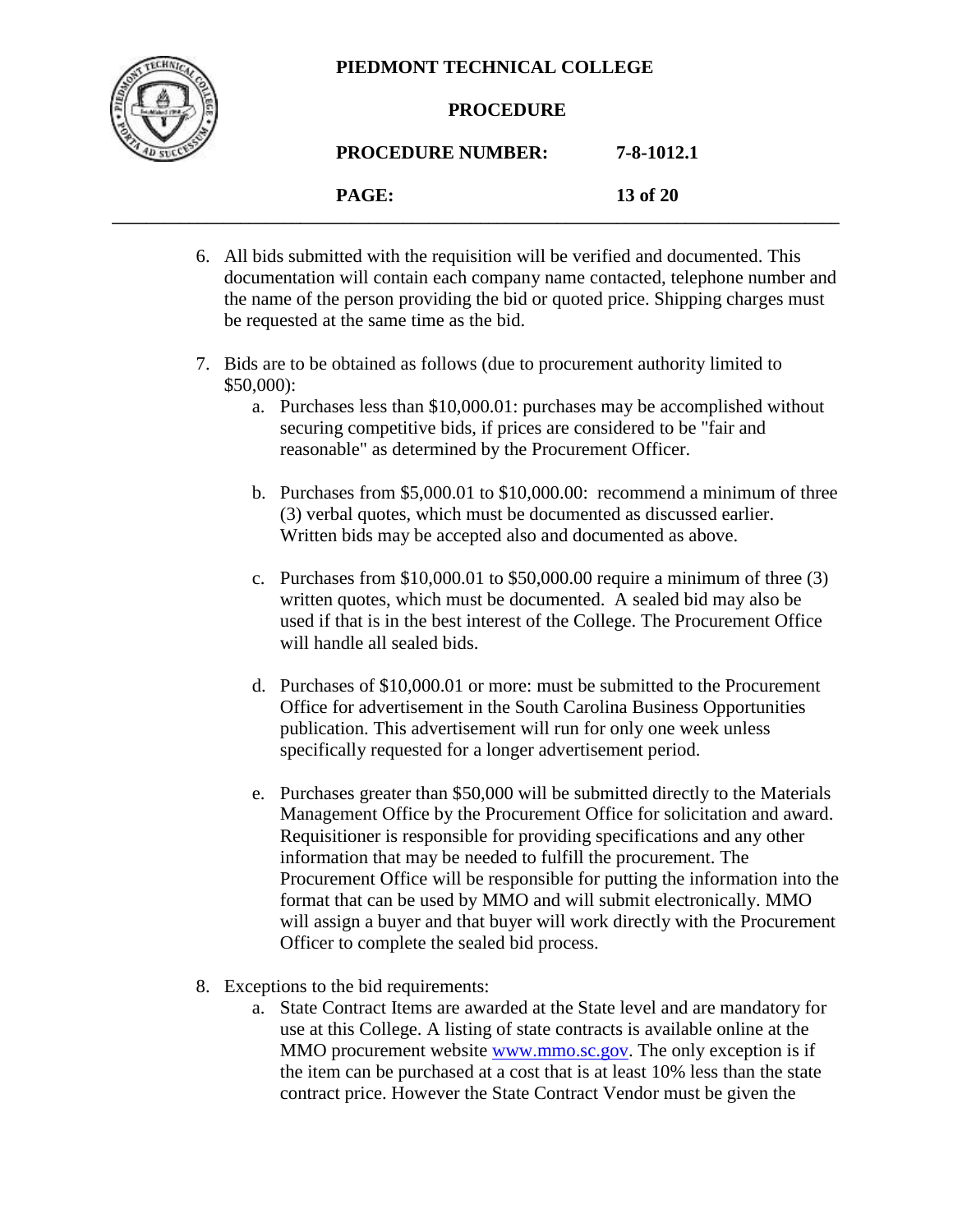

#### **PROCEDURE**

# **PROCEDURE NUMBER: 7-8-1012.1 PAGE: 14 of 20**

**\_\_\_\_\_\_\_\_\_\_\_\_\_\_\_\_\_\_\_\_\_\_\_\_\_\_\_\_\_\_\_\_\_\_\_\_\_\_\_\_\_\_\_\_\_\_\_\_\_\_\_\_\_\_\_\_\_\_\_\_\_\_\_\_\_\_\_\_\_\_\_\_\_\_\_\_\_\_\_\_\_\_\_\_\_**

opportunity to see if they can meet the lowest price received from a competitor. If they cannot meet this price, the item may be purchased outside of the State Contract.

**Provision:** Item must be the exact same item as provided in the State Contract. Documentation must be attached to original request.

- b. Sole Source Procurements: These procurements must be documented as true sole source procurements on the Sole Source Procurement Justification Form and signed by a VP of the College. Sole source procurements are discouraged and will be challenged by the Procurement Office. All Sole Source Procurements are audited for preciseness and justification by the Procurement Auditors. The only situations which may warrant the use of sole sources are:
	- 1) When there is truly no other source available
	- 2) When paramount consideration must be given to compatibility with existing equipment
	- 3) When item is truly one of a kind only.

**Note:** A firm price quotation must be provided by the vendor, and a letter from the vendor determining its Sole Source status must be attached to the requisition. All Sole Source procurements must be reported on a quarterly basis to the State.

- c. Emergency Procurements: Emergencies are defined as:
	- 1) When a threat to public health and welfare exists
	- 2) When critical economy and efficiency is of major concern
	- 3) When safety must be provided under emergency situations.

**Note:** Emergencies must not be the result of poor planning. Emergency procurements must be documented with the scope of the emergency. The rationale for an Emergency Procurement must be justified and signed by the President of the College. The emergency procurement is limited to the materials directly related to the resolution of the emergency situation only. Competition must be sought if time allows (as much as is practical) and documented on a bid evaluation sheet. The Emergency Procurement must be reported on a quarterly basis to the State.

# **F. Internal Requisition Forms – Instructions**

The College uses a computer generated requisition form for submitting requests for goods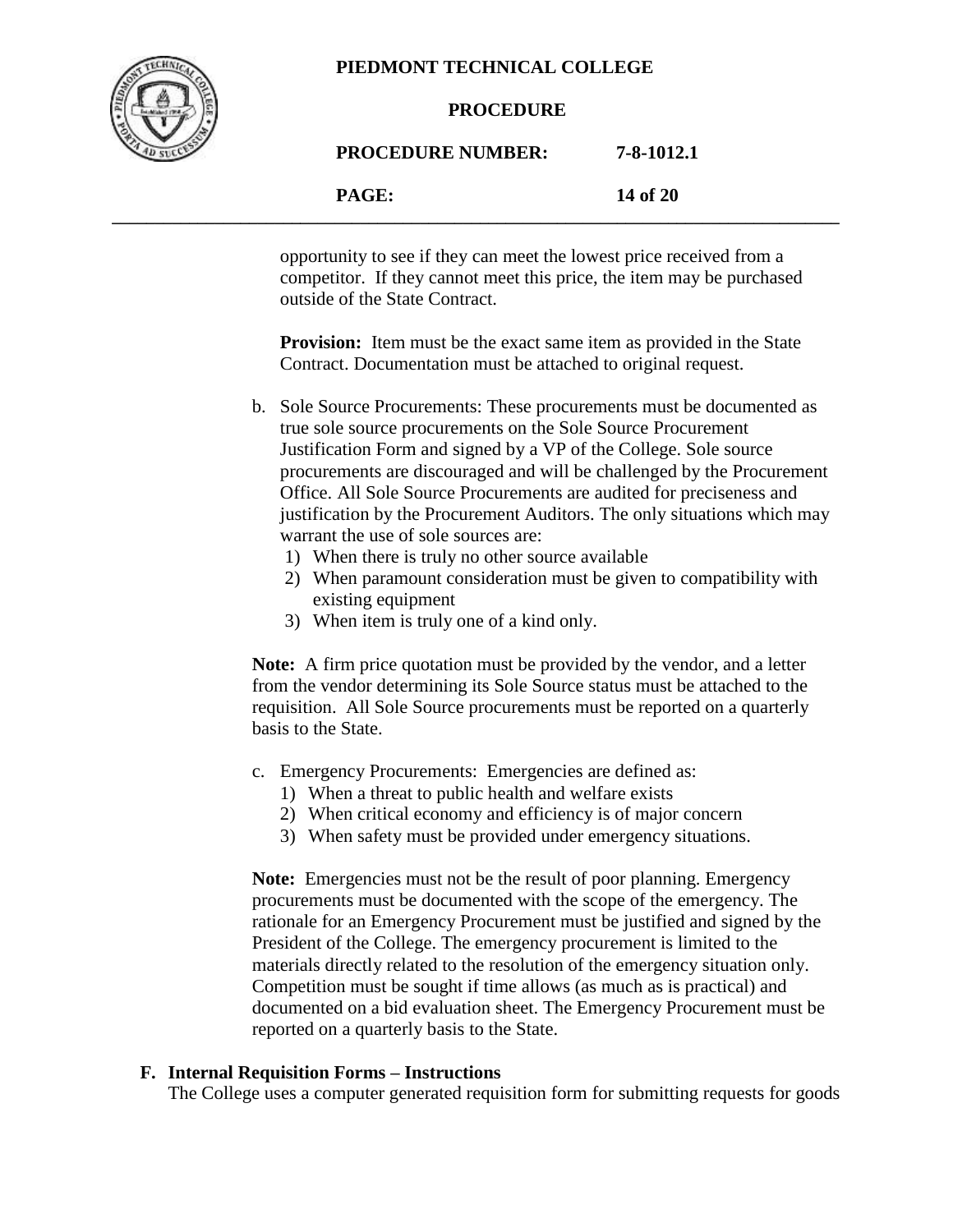

#### **PROCEDURE**

**PROCEDURE NUMBER: 7-8-1012.1 PAGE: 15 of 20**

and supplies, services, repairs, and all other needs that can be requisitioned. These guidelines are to be used in completing this form and expediting the purchasing process:

**\_\_\_\_\_\_\_\_\_\_\_\_\_\_\_\_\_\_\_\_\_\_\_\_\_\_\_\_\_\_\_\_\_\_\_\_\_\_\_\_\_\_\_\_\_\_\_\_\_\_\_\_\_\_\_\_\_\_\_\_\_\_\_\_\_\_\_\_\_\_\_\_\_\_\_\_\_\_\_\_\_\_\_\_\_**

- 1. Accounting Information**-**include name of department and the departmental budget code. This code must consist of an Index and an Account number. If procurement is funded by more than one source, indicate the distribution between each fund.
- 2. Type of Purchase**-**indicate which category this purchase represents: supplies, repair, books, equipment, service, or other, as indicated.
- 3. Type of Order-indicate which category this type of order is in order to create a two-way or three-way match in the computer system.
	- a. Regular**-**3-way match items will be received in the Receiving Department and then invoice will be received and paid.
	- b. Quote Order **-**3-way match-items will be received in the Receiving Department, invoice will be received with quoted prices from vendor and then payment will be issued direct from invoice.
	- c. Standing Maintenance**-**2-way match-Annual maintenance contracts-no receiving match needed-pay as invoices are received.
	- d. Confirming Order**-**3-way match-order is called in to vendor, will be received in Receiving Department, but duplication is prevented because it is indicated on P. O. that the order is confirming. Items may come in through receiving department or be already received prior to requisition coming through.
	- e. Standing Order-3-way match-order with multiple shipments and multiple invoices.
	- f. Check with Order**-**Vendor indicates that a payment must be sent with purchase order. This may be on a demand check status and no matching requirements are required.
	- g. Standing Servic**e-**2-way matc -routine maintenance and service requirements that may be ongoing and have multiple invoices.
- 4. Vendor Information Provide correct vendor name and "order from" address, Federal Employer Identification Number or Social Security Number, contact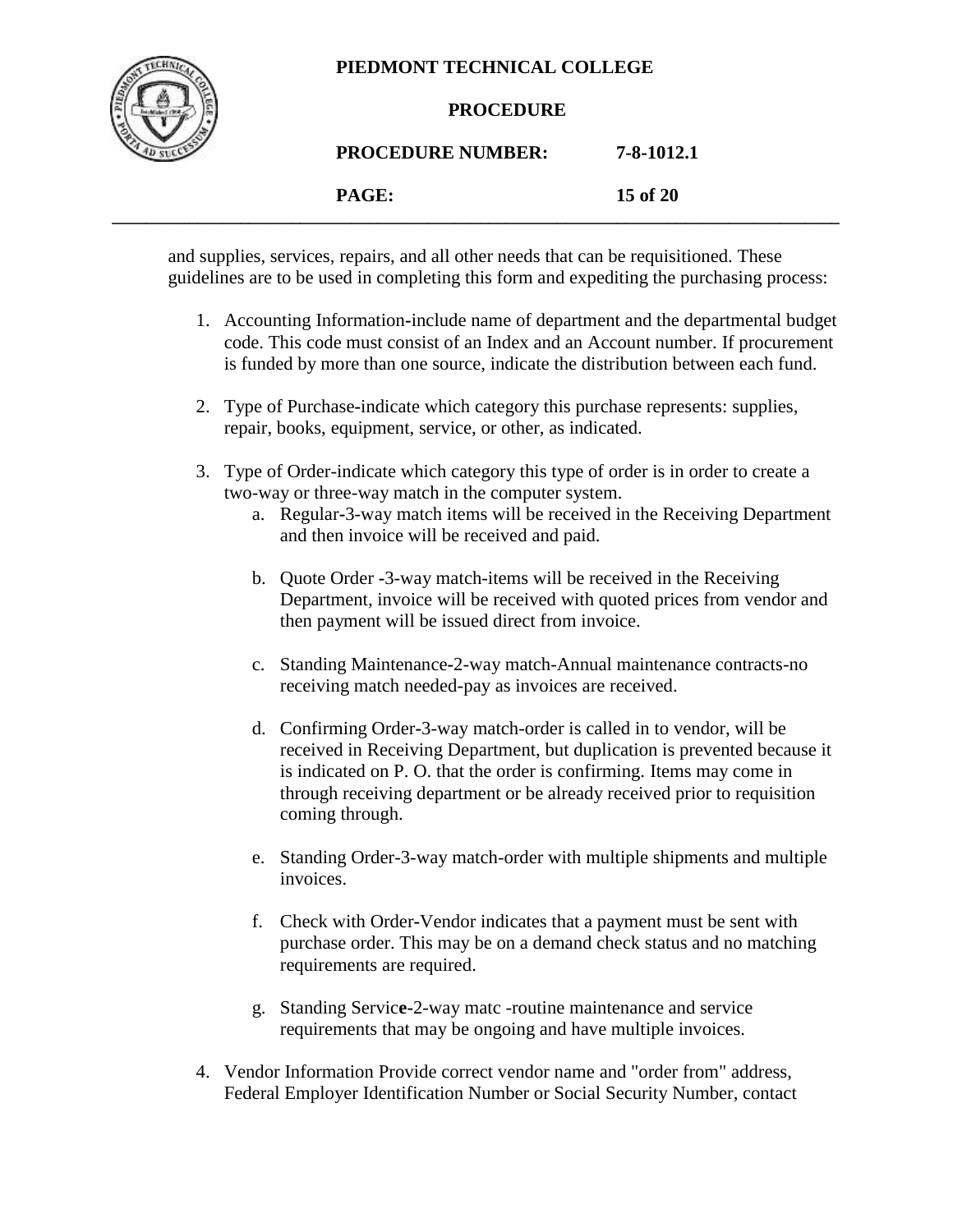

#### **PROCEDURE**

# **PROCEDURE NUMBER: 7-8-1012.1**

#### **PAGE: 16 of 20 \_\_\_\_\_\_\_\_\_\_\_\_\_\_\_\_\_\_\_\_\_\_\_\_\_\_\_\_\_\_\_\_\_\_\_\_\_\_\_\_\_\_\_\_\_\_\_\_\_\_\_\_\_\_\_\_\_\_\_\_\_\_\_\_\_\_\_\_\_\_\_\_\_\_\_\_\_\_\_\_\_\_\_\_\_**

person, and telephone and fax numbers. If the vendor is a new vendor to the college, the Federal Employer Identification Number or Social Security Number must be obtained by the Requisitioner on a W9 form prior to submission to the Procurement Office. Provide the email or fax information with your paperwork.

- 5. Special Instructions**-**enter any specific instructions required to process the requisition.
- 6. Delivery Instructions**-**enter any specific delivery instructions for processing the shipment from the vendor.
- 7. Date Required**-**enter the actual date item is needed.
- 8. Quantity**-**indicate actual number of units of items needed.
- 9. Unit of Measure**-**enter how items are packed. (i.e., each, box, package, bottle, pint, quart, feet, etc.).
- 10. Description of Item**-**enter the complete description including stock number or part number, model number, manufacturer, size or dimensions, color or finish (if required), etc. Include any pertinent information necessary for the correct item to be ordered and received.
- 11. Unit Price**-**correct unit price must be entered.
- 12. Extended Price**-**multiply unit price by number of units ordered and enter the result. Indicate if price is to be discounted by vendor.
- 13. Add any freight charges, shipping, or insurance charges as a separate line item.
- 14. Provide a correct total, including taxes.
- 15. Approval lines-obtain all necessary approvals prior to submitting to purchasing.

# **G. The Purchase Order Process:**

1. Requisitions are received from various departments and checked for completeness.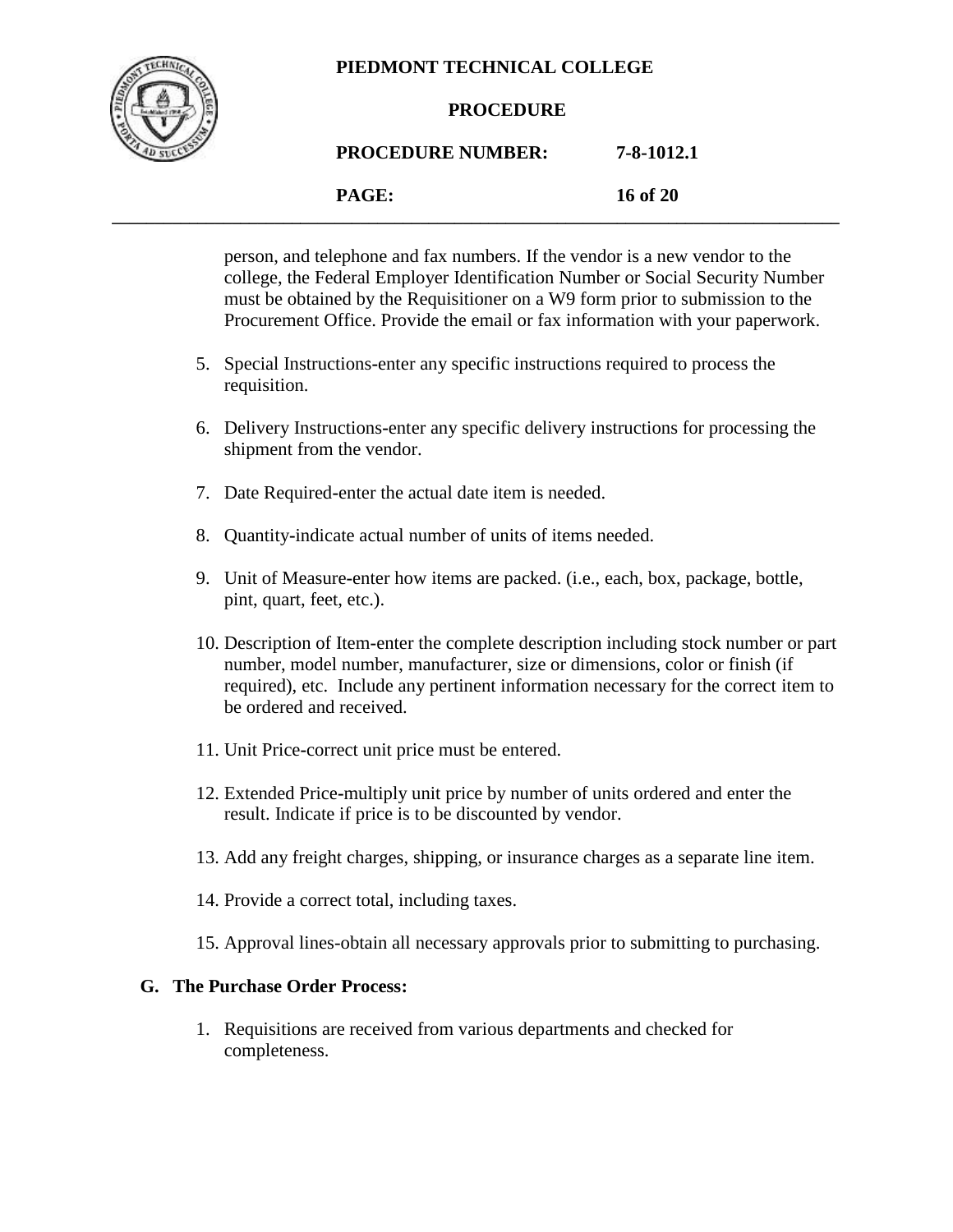

### **PROCEDURE**

# **PROCEDURE NUMBER: 7-8-1012.1**

**PAGE: 17 of 20 \_\_\_\_\_\_\_\_\_\_\_\_\_\_\_\_\_\_\_\_\_\_\_\_\_\_\_\_\_\_\_\_\_\_\_\_\_\_\_\_\_\_\_\_\_\_\_\_\_\_\_\_\_\_\_\_\_\_\_\_\_\_\_\_\_\_\_\_\_\_\_\_\_\_\_\_\_\_\_\_\_\_\_\_\_**

- 2. Availability of funds is verified. If non-sufficient budget is indicated requisition is returned to Requisitioner for reallocation of funds to facilitate the procurement.
- 3. Accounting information is verified.
- 4. Bid documentation is verified.
- 5. P. O. Numbers are assigned
	- a. Vendor numbers are assigned.
	- b. Buyer Codes are assigned.
	- c. Type of order is assigned.
	- d. Possibility of multiple invoices is coded.
	- e. Document text and item text are coded as required.
	- f. Accounting information is keyed.
- 6. Each line item (including tax) is entered separately.
- 7. Completed purchase order is printed. Correct entry is indicated by statement: "Document has been accepted and completed in Banner".
- 8. The purchasing cycle is completed and purchase orders may be printed and processed.
- 9. Completed Purchase Orders are faxed or emailed to vendors.
- 10. Purchasing copy is retained in Procurement Department file.
- 11. Requisitioners may request a copy of the purchase order, if needed, however copies will not be automatically distributed because they are available for viewing online in the Banner System.
- 12. When all matching information is correct in Banner, the computer generates a check with the next scheduled batch.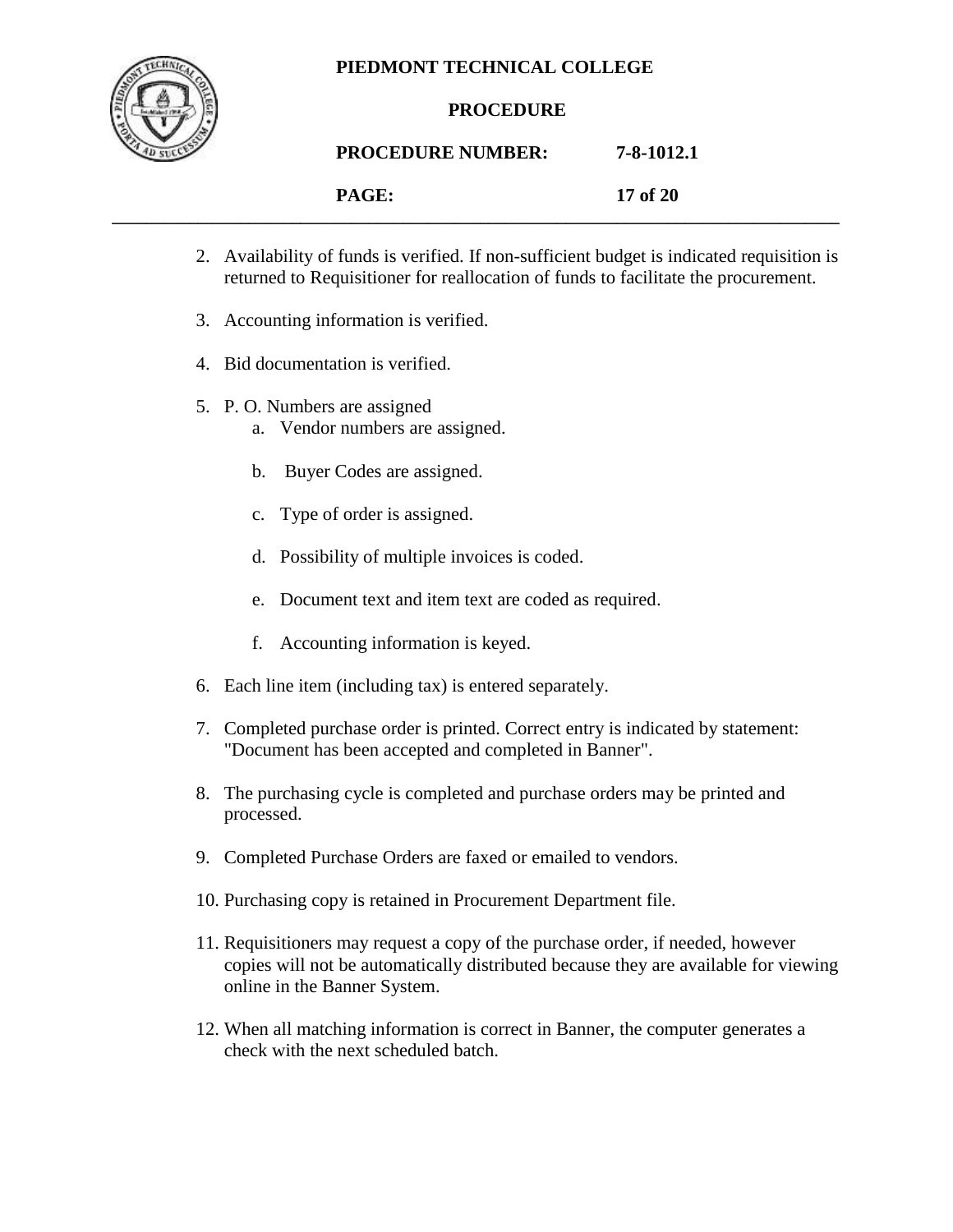

#### **PROCEDURE**

**PROCEDURE NUMBER: 7-8-1012.1**

**PAGE: 18 of 20 \_\_\_\_\_\_\_\_\_\_\_\_\_\_\_\_\_\_\_\_\_\_\_\_\_\_\_\_\_\_\_\_\_\_\_\_\_\_\_\_\_\_\_\_\_\_\_\_\_\_\_\_\_\_\_\_\_\_\_\_\_\_\_\_\_\_\_\_\_\_\_\_\_\_\_\_\_\_\_\_\_\_\_\_\_**

> 13. When checks are printed, they are matched with invoices and mailed to the vendor.

# **H. Acknowledgment of Orders**

1. Procurement

The formal authority to proceed with a purchase is the prepared and signed Purchase Order. This document is signed by the appropriate purchasing authority (Under \$5.000.00 authorized by Procurement Officer; over \$5,001.00 authorized by the designated Vice President or College President) and subsequently results in the receipt of the ordered items. The proper and timely flow of this document is critical since receipt of the required supplies and payment to vendors depends on the prompt handling of the purchase order.

2. Receipt

When orders are received: if partial-note items backordered and send the order acknowledgement to the Accounts Payable Department; if complete-receipt will be entered into the computer system for matching capabilities. \*All invoices must be submitted to the Accounts Payable Office and will be processed as soon as all receiving documentation is posted.

3. Problems with Purchase Orders

Purchase orders remaining open after six weeks must be reviewed by the Accounts Payable Office and Procurement to verify possibility of shipment or non-availability. If it is determined that the order will not be received, then all departments must cancel the information out of the computer system and void the purchase order. That purchase order number may not be used again. Cancellations of purchase orders must remain in the purchasing files for audit purposes.

- a. Questions concerning problems with orders should be directed to the Procurement Officer.
- b. Questions concerning receipt of orders should be directed to the Receiving Department.
- c. Questions concerning payment of orders should be directed to the Accounts Payable Office.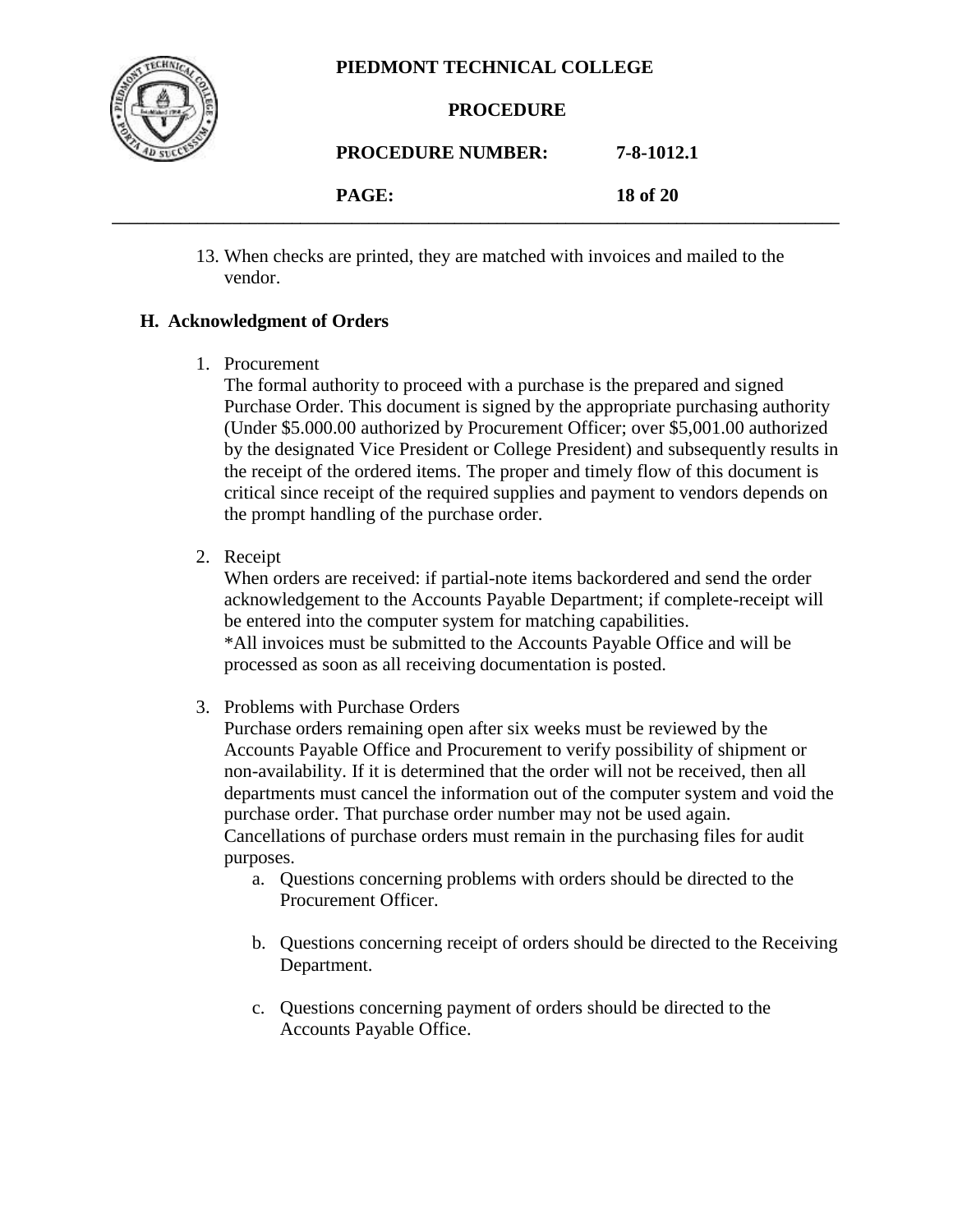

#### **PROCEDURE**

| <b>PROCEDURE NUMBER:</b> | 7-8-1012.1 |
|--------------------------|------------|
| PAGE:                    | 19 of 20   |

**\_\_\_\_\_\_\_\_\_\_\_\_\_\_\_\_\_\_\_\_\_\_\_\_\_\_\_\_\_\_\_\_\_\_\_\_\_\_\_\_\_\_\_\_\_\_\_\_\_\_\_\_\_\_\_\_\_\_\_\_\_\_\_\_\_\_\_\_\_\_\_\_\_\_\_\_\_\_\_\_\_\_\_\_\_**

### 4. Change Orders

- a. If there is a problem with the pricing on a purchase order, Procurement must be notified and the document should be sent to Procurement for review and approval of any changes. However, a price change of less than 10% may be paid in the computer without a formal change order being processed. If the change exceeds the 10% limitation, then a change order must be processed through Procurement. If a price change is necessary on any quote or confirming order, the Procurement Office must be notified and must approve the change before shipment of goods or payment of invoice. This will result in the generation of a formal change order and this document may be mailed and distributed as the original purchase order notifying all parties of the change to the original purchase order. Some vendors may request that the change order not be mailed to them, so the order will not have the possibility of duplication.
- b. If there are problems with the actual items requested on the purchase order, it must be called to the Requisitioner's attention for approval of the substitution or cancellation of the order. In this case, the change order processed should be mailed to the vendor as an approval of the action.

#### **I. Payment of Invoices Resulting from Purchase Order**

- 1. The final responsibility of the Requisitioner in the internal requisitioning process is the approval of invoices for payment. If the items are a two way match (purchase order and invoice), the Requisitioner is not required to review and approve the invoice for payment. However, if the invoice pertains to a blanket purchase order or standing order, the Requisitioner will adhere to the following procedure. When an invoice arrives in the Accounts Payable Office, it will be forwarded to the individual Requisitioner for verification and approval. The timely approval of the invoice is important to insure prompt payment to the vendor and to allow the college to take advantage of early payment discounts. If the invoice is received without a purchase order number on it, the Requisitioner should put the P O. number on it before returning it to Accounts Payable.
- 2. The Accounts Payable Office is responsible for the verification of checks matching invoices and for the actual mailing of the checks to the vendors. Once this is done, the check voucher is filed in Accounts Payable.